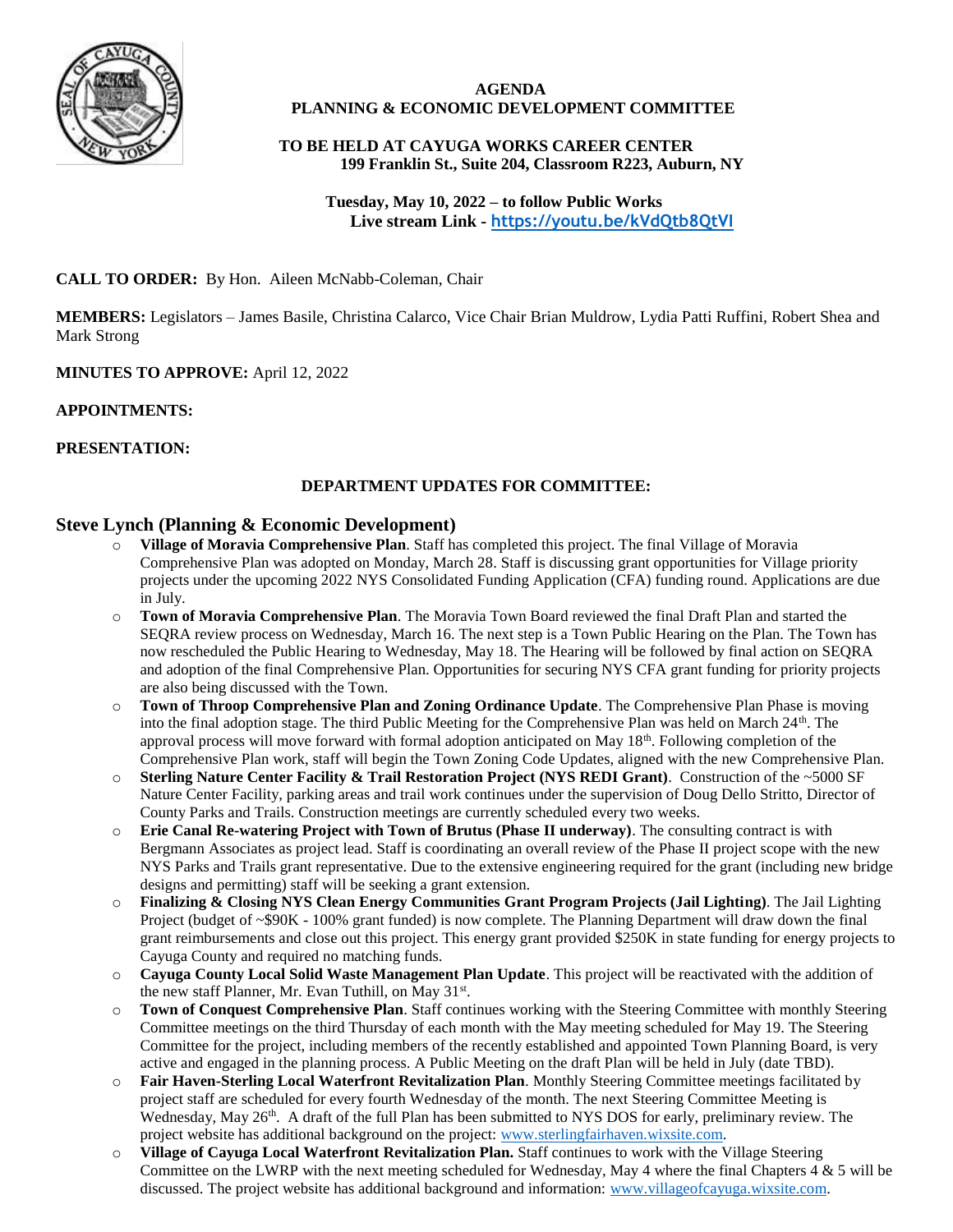- o **Cayuga County Planning Board Training Series (ongoing)**. The Planning Department's annual Planning Board Training Series provides several opportunities throughout the year for local Planning and Zoning Board members to receive their state-mandated 4-hours of annual training. Registration is online and easy. The next training session, entitled "Building Resiliency and Resource Protection into Your Zoning Code" is scheduled for Wednesday, August 17 at 7PM (BOCES). More information on the annual training series is on the department website: [https://www.cayugacounty.us/688/Training.](https://www.cayugacounty.us/688/Training)
- o **Owasco Lake Watershed Nine-Element Plan (nearing completion - 2022)**. The 9E Plan is in its final review and public presentation stage. A preliminary final draft was submitted to NYSDEC and NYSDOS staff for dual agency reviews in early March and staff received feedback and commenced edits in April. Required resubmission to the dual agencies will be made in early May before it can be publicly presented. With the recent reviews and state agency edits and resubmission, the public presentation of the Plan and recommendation has now been extended into June when the project consultants will formally present the findings and recommendations of the Plan. A key element of the 9-E Plan is the Soil-Water Assessment Tool - a GIS-based computer model of the 205-square mile watershed used to analyze and assess water quality mitigation efforts and their individual and cumulative impacts on Owasco Lake water quality (the "SWAT Model"). This model (and a related Lake Model) relies on the collection and input of land and water data collected within the watershed to accurately predict outcomes and evaluate the success of mitigation strategies. Maintaining and updating this data set will be the ongoing responsibility of the County Planning Department and out GIS staff working with partners throughout the watershed.
- o **Department Staff are on the Steering Committee for City of Auburn Drinking Water Source Protection Plan for Owasco Lake (City of Auburn 2021 Grant)**. Steve Lynch and Michele Wunderlich represent the Planning Department on the Citizens Advisory Group (CAG) for this City of Auburn water protection planning project. The 6th CAG meeting was held on Thursday, April 14 (meetings are virtual) and the next meeting is Thursday, May 17.
- o **Staff to Cayuga County Water Quality Management Agency (WQMA; ongoing)**. Planning Director Steve Lynch is an appointed member of the WQMA and Associate Planner Michele Wunderlich provides all staff services to the agency, including managing the three work groups, preparing annual work plans and annual reports, preparing meeting agendas and minutes and managing all communications and correspondence. Meetings are held the first Thursday of each month at 10AM in the SWCD Conference Room at the Natural Resource Center Building on County House Road. The WQMA website is here: WQMA – [Cayuga County Water](http://cayugacountywater.org/)
- o **Management and Administration of Cayuga County's Finger Lakes-Lake Ontario Watershed Protection Alliance (FLLOWPA) Grant Program (ongoing)**. Associate Planner Michele Wunderlich provides all staff services related to this annual grant program, including annual budgets, state reporting, preparation and administration of grantee contracts and communications.
- o **2022 Household Hazardous Waste Program Event Planning.** The first "Electronics Plus" Recycling Event of 2022 was held on Saturday, April 9th from 8:30-12:30. This event was open to all Cayuga County Households and Residents. Registration opened in early March and was full at 511-vehicle registrations. The event resulted in 49,000 pounds of electronic equipment being responsibly recycled.

We are finalizing our expenses for this event and evaluating our program budget, including estimated costs for the fall HHW event, to determine if there are sufficient funds to pay for a second Electronics Event this fall.

- o **Sanctuary Advisory Committee (SAC) for NOAA Lake Ontario National Marine Sanctuary (ongoing)**. The most recent SAC meeting (meeting #16) was held on Thursday, April 21 at 6PM. Please see the NOAA website here for more information: [Proposed Lake Ontario National Marine Sanctuary | Office National Marine Sanctuaries \(noaa.gov\)](https://sanctuaries.noaa.gov/lake-ontario/)
- o **Advisory Committee for NYS Reimagine the Canals project at Cayuga Lake Lock #1 (Cayuga Whitewater Park Project)**. This is a state-funded planning and design project started in 2021. A State-selected design consultant is leading project design.

# **Kelly King (Employment & Training) –**

#### **Career Services**

o Approx. 150 customers used the center in person this month

#### **DSS Program Update (JOBS Program)**

- o 48 new/additional DSS referrals this month (SN, FA, NE)
- o Strengthening referral process/communication between DSS WE program and WIOA program
- o 2 Job Readiness Classes/Trainings administered weekly in person
- o NE- First in person NE group conducted since the pandemic started
- o 3 Workshops provided:
	- \*Good Decision Making \*Discovering Your Interests \*Common Interview Questions
- o 1 New workshop developed- launching next month
	- \*Leadership in the workplace

#### **WIOA/TAA ITAs (Adults, Dislocated Worker, Youth, TAA)**

- o 11 customers enrolled in training ITA (Individual Training Account)
- o Growth in utilizing a broader range of training providers and training programs

#### **Youth Program**

o Increase in WIOA youth work experience element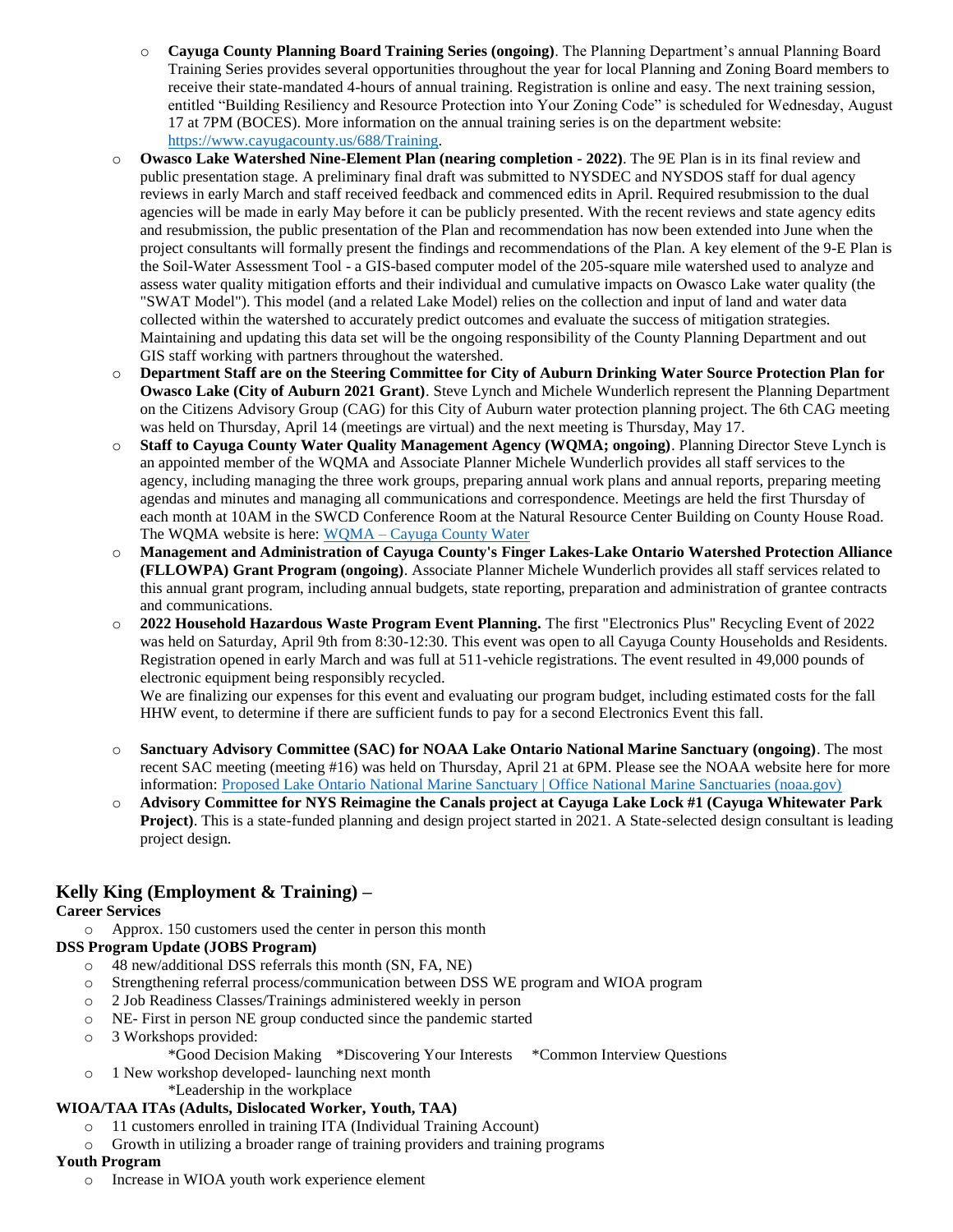- o 2 youth ITAs
- o Increase in youth outreach continues to show positive results
- o Staff attended SADD Job Fair 4/25 at Auburn High School
- o Staff presented at Cayuga Onondaga BOCES 4/20 on SYEP
- o Summer Program TANF applications were mailed to last years participants for early acceptance
- o Work Site agreements went out this month- some returned already and new sites developed
- o WIOA youth allocation should be available soon- with remaining hopefully in June for the July budget start
- o SYEP allocation should be presented to me shortly- hopeful for equal or greater funds this summer

#### **Additional Updates:**

- o 302 Job Orders listed in the NYS Job Bank- referrals and matching services provided
- o Top 3 sectors for job postings this month are Retail (71); Human Services (50); Manufacturing (48)
- o Cross Training and staff development training in house for the E&T team
- o E&T Director presented at the Wednesday Morning Roundtable
- o Business Services/Activities- Parks and Trails recruitment for seasonal positions; Preparation for targeted job fair at The Commons; Collaboration with Cayuga Onondaga BOCES for youth job fair
- o Reviewed updated blueprints for the Workforce Development Building for camera and security purposes
- o Increasing need for technology in order to provide job search and job readiness activities at the center/requesting update on the status or outcome of my computer request through ARPA funds

# **Bradley Broadwell (CEDA) – no updates**

# **Doug Kierst (Soil & Water Conservation District)**

#### *AGRICULTURAL TECHNICAL ASSISTANCE:*

- Cayuga SWCD Staff continue to work on project planning with farms in preparation for the upcoming 2022 construction implementation season. Soil and manure samples have been collected at several farms, and the results were utilized in the development of the farms plan. Bids have been awarded for 2 projects with construction being scheduled to begin as soon as the contractor can schedule it and the weather cooperates.
- Cayuga SWCD Staff completed an Agricultural Environmental Management Tier 3A Nutrient Management plan on a farm in the Owasco Lake Watershed. Nutrient application recommendations were provided to a farm in the Cayuga Lake watershed as part of their CAFO plan. Planning is nearly complete on a farm in the Seneca River Watershed.
- Cayuga SWCD Staff continue to complete weekly construction site inspections on one SPDES permitted construction site at an agricultural operation in the Cayuga Lake Watershed.
- Cayuga SWCD Staff continue to work with farms to complete planning in preparation for grant applications to the Climate Resilient Farming (Round 6) and Agricultural Nonpoint Source Abatement and Control (Round 28) Grant Programs. The grant applications are due May  $16<sup>th</sup>$  and May  $2<sup>nd</sup>$ , respectively.

#### *NON-AGRICULTURAL & MUNICIPAL TECHNICAL ASSISTANCE:*

- Cayuga SWCD Staff continue to offer technical assistance to local landowners affected by drainage and flooding concerns that occurred in 2021.
- Cayuga SWCD Staff assisted the Town of Niles Highway Department with a roadbank stabilization project on Cream Hollow Road.
- Cayuga SWCD Staff continue to work with the Cayuga County Health Department, the Y-Camp (Town of Niles), The Nature Conservancy, Justin Jobin of Coastal Wastewater Solutions, LLC and engineer Bruce Natale to install 2 demonstration projects on existing camp septic systems (bath houses) for advanced nutrient removal. The primary focus of the project is on phosphorous removal.
- Cayuga SWCD Staff has been working with the Cayuga County Buildings and Grounds Department on the planning and excavation for the new electrical line at the Public Safety Building. The trenching and backfill for the new line have been completed and the new line is planned to be installed soon.

#### **OTHER SWCD NEWS, WORKSHOPS & TRAININGS:**

- Cayuga SWCD Staff taught one NYS DEC endorsed 4-hour training for contractors, municipal officials, engineers, and other groups interested in learning about erosion and sediment control methods. In 2022, 134 individuals participated in the 7 stormwater training courses offered by the Cayuga SWCD.
- The Cayuga SWCD is holding our **51st** Annual Spring Tree Seedling and Groundcover Sale. As in the past, the District is offering a variety of New York grown conifers, hardwoods, shrubs, and groundcovers. These seedlings, transplants and other plants are a very low-cost way to prevent erosion, improve water quality in our lakes and streams, to promote wildlife in your area, as well as create noise and visual buffers, and both snow and wind breaks. The Cayuga SWCD will be taking orders through **Tuesday, May 3rd, 2022**. The pickup date will be Friday, May 13th, 2022. Supplies are limited. For any questions regarding the sale, call the Cayuga County Soil and Water Conservation District at (315) 252-4171, ext. 4, or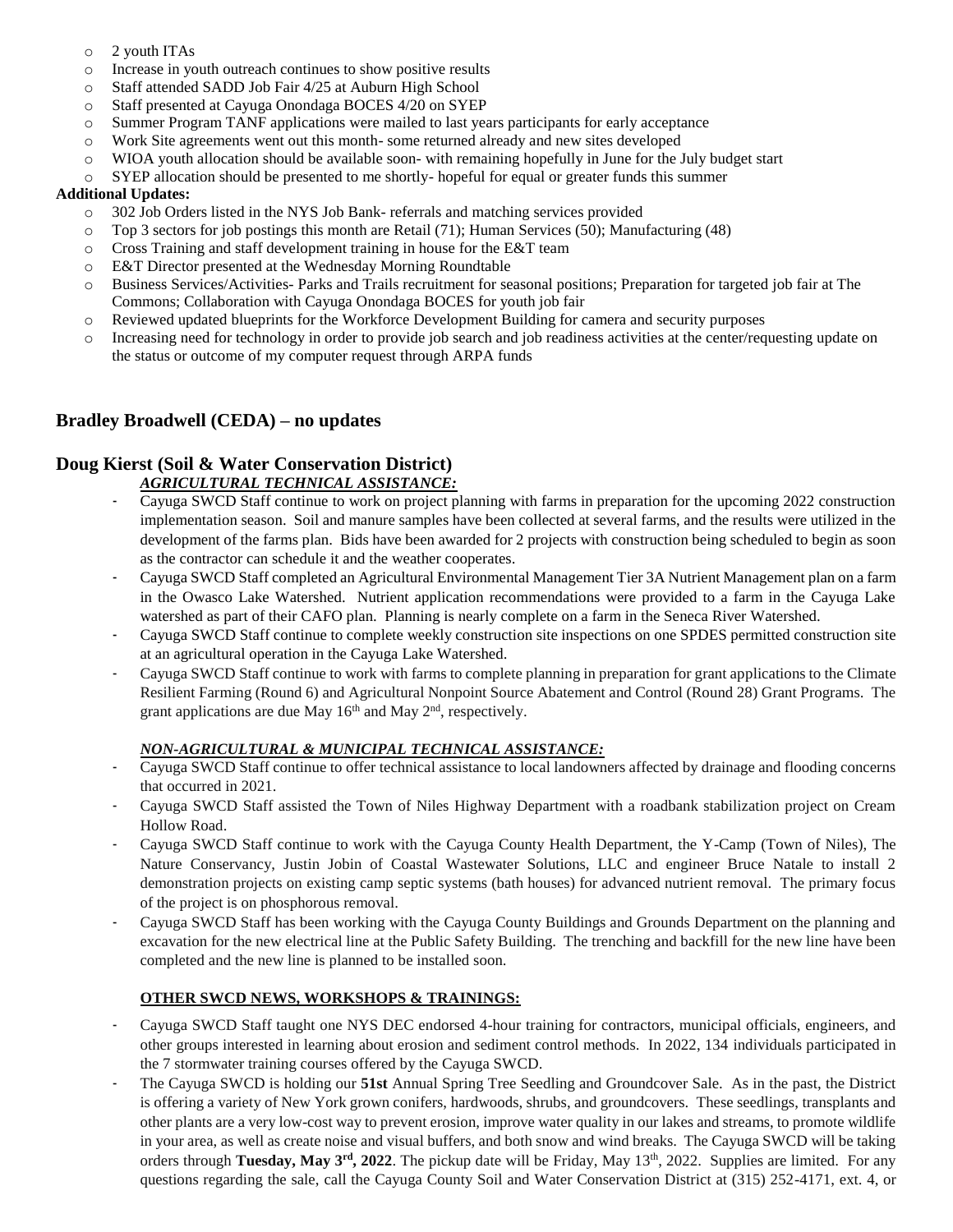email us at: *cayugaswcd@cayugaswcd.org*. We are available Monday - Friday from 7:30 AM - 4:00 PM. To obtain an order form and description brochure or to place an on-line order, please visit our website: [http://www.cayugaswcd.org](http://www.cayugaswcd.org/)

- The Cayuga SWCDs 2021 Spring Fish Sale for Stocking Ponds is ongoing. A variety of species of fish are available including largemouth bass, yellow perch, bluegill, black crappie and minnows. Deadline to order fish is **Tuesday, May 17th, 2022** and the pickup date is Monday, May 23rd, 2022 @ 11AM at the Cayuga SWCD Office. Order forms and online ordering are also available at our website: [http://www.cayugaswcd.org.](http://www.cayugaswcd.org/)

# **Dan Welch (Director Cornell Cooperative Extension)**

#### **Agriculture and Food Systems**

- o CCE Cayuga's Master Gardener volunteers are available every Monday, Wednesday, and Friday from 9am to 12pm to answer questions and provide advice on home gardens, lawns, trees and shrubs, and home pest control.
- o One of CCE Cayuga's first projects with the South-Central New York Dairy and Field Crops team is monitoring the height of alfalfa to inform farmers on when is the optimal time to harvest first-cutting alfalfa. This information helps farmers to harvest at the best quality, reducing the amount of purchased feed need by the farm, and is important in maintaining nutrients in balance.
- o CCE Cayuga is updating our local food and farm guide for 2022. The updated version will be available later this month.
- o CCE Cayuga continues to monitor the outbreak of Highly Pathogenic Avian Influenza across NYS and the Northeast. Through our newsletters and social media channels, CCE Cayuga is providing additional information on keeping flocks safe from HPAI.

#### **4-H Youth Development**

- $\circ$  Payton Youngers, a 4-Her from Venice placed 1<sup>st</sup> in NYS horse bowl in April. She will compete nationally in Louisville, KY in October.
- o As part of our on-going partnership with the Booker T. Washington Community Center, CCE Cayuga is starting a Junior Master Gardener program for youth in the after-school program.

#### **Nutrition**

- o The CCE Cayuga nutrition program is working with the Cayuga Community College student food pantry to offer healthy eating information and incentives to students at the college.
- o SNAP-Ed educator, Rebecca Crawford, continues to work with the Food Bank of Central New York on food distribution pick-ups in Auburn, Port Byron, and Cato-Meridian School District.

#### **Organizational Updates**

o CCE Cayuga has hired a communications coordinator in cooperation with another extension association. CCE Cayuga is hiring a finance coordinator, and an Agricultural Environment Sustainability educator.

|                              | Occ $%$ |      | <b>ADR</b> |       | <b>RevPAR</b> |       |
|------------------------------|---------|------|------------|-------|---------------|-------|
|                              | 2022    | 2021 | 2022       | 2021  | 2022          | 2021  |
|                              |         |      |            |       |               |       |
| <b>Current Month - March</b> |         |      |            |       |               |       |
| 2022 vs March 2021           | 47.5    | 53.3 | 110.34     | 81.04 | 52.36         | 43.19 |
| Year to Date - March 2022 ·  |         |      |            |       |               |       |
| <b>vs March 2021</b>         | 42.9    | 46.5 | 108.37     | 78.63 | 46.46         | 36.52 |

#### o Public Relations

- **•** FAM trip April 19th & 20th Ed Finn and Shane Cullen UK's Platinum Travel
- Good Day Rochester April 29th Sweet Treat Trail with Beonca Louis
- National Travel and Tourism Week

Coming up:

- Shelby Vittick, Modern Farmer Magazine May  $13-15$
- Madden Media FAM May 17th
- **•** Presenting at eToursim Summit in Orlando, FL on June 7<sup>th</sup>
- Rachel Elizabeth, Blond Wayfarer June 9-12
- Martinique Lewis & Phil Calvert July

o Groups

- Regional Profile Sheet creation for ABA Breakfast sponsored by NY partners.
- Continuing conversations with the NYS UGRR Consortium  $\&$  Niagara Bound Tours regarding Harriet Tubman and UGRR tours
- Preparing for TAP Dance Conference in June
- o Marketing Campaigns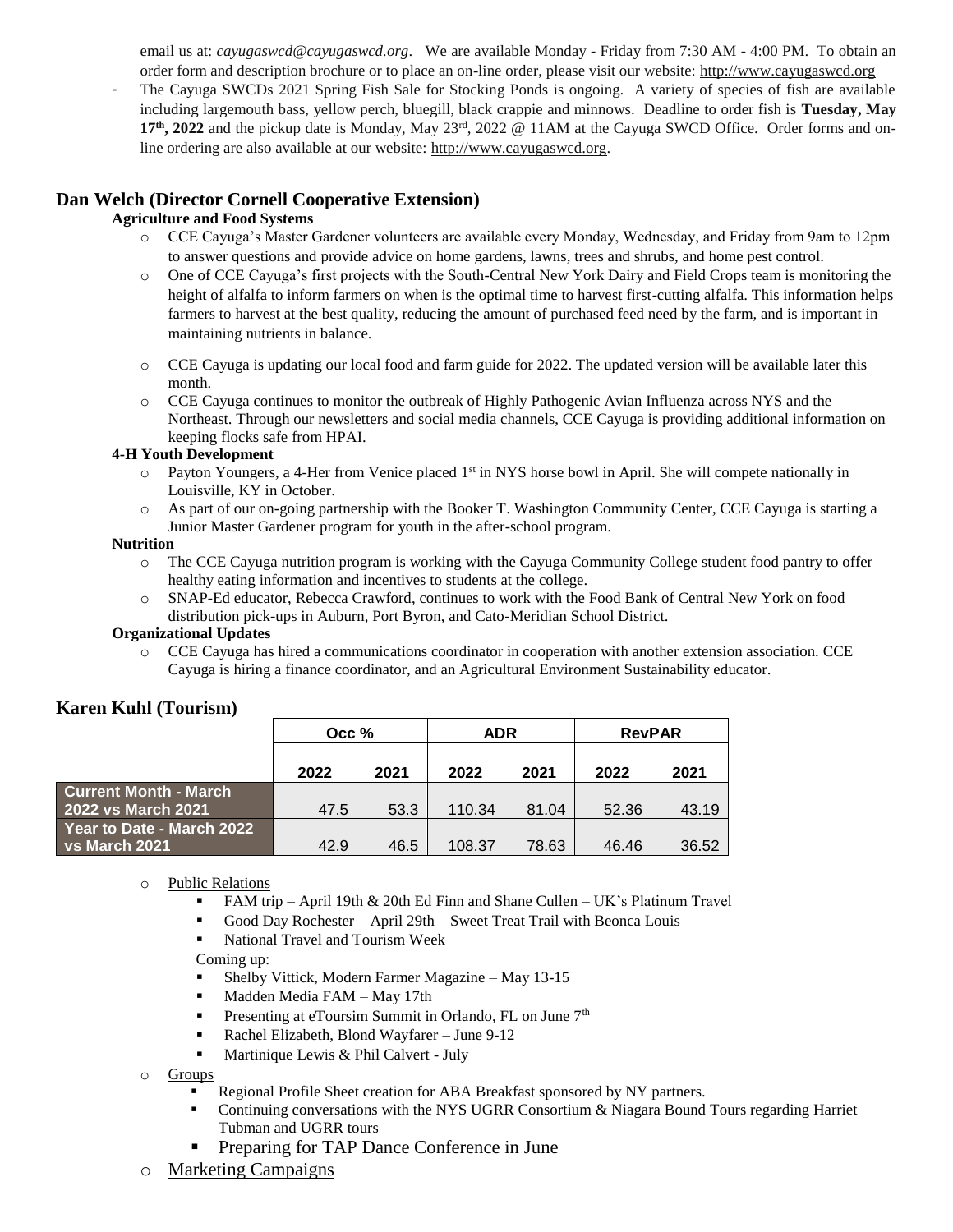- Travel with Harriet a new NPS Network to Freedom App, with 13 sites related to Harriet Tubman. There are 6 sites in New York and 2 sites in Cayuga County: The Harriet Tubman Home and the AME Zion Church on Parker St.
- Spring Fishing marketing campaign to kick off in April going strong.
- Working with ILNY, NYSTIA and BRAND USA to reach the Canadian market. Focusing on natural and cultural assets. – continuous throughout the summer
- Sweet Treat Trail 2022 kicked off, specials treats will be dedicated to Harriet Tubman. New digital tactics are being used this year to track visitors, we're excited for the potential data.
- o Cultural Tourism Public Relations
	- Podcast With Whetstone Media we're working to develop a 4-episode podcast highlighting Harriet Tubman's life in Cayuga County. Episode 1 – Background on Harriet Tubman and the multifaceted individual that she was, Episode 2 – Harriet Tubman in Cayuga County, Episode 3 – Harriet Tubman descendants, Episode 4 – Harriet Tubman's legacy lives on.
	- Harriet Tubman Byway We're researching the potential of extending Maryland's "Harriet Tubman Byway" into New York State, having conversations with DOT, ILNY, and NYS Underground Railroad Consortium.
	- Travel Unity Summit We will be hosting the Travel Unity Northeast Summit in Auburn, the first week of December. The Summit will bring together superlative cases of DEI in Finger Lakes Tourism Partners as well as New York State and the Northeast. This is an amazing opportunity to position Auburn as a prime destination for meetings by elevating the efforts in our region.
	- **•** Pride of Place promotion is moving along. We've designed yard signs and interviews will begin in another week.
	- Diverse Businesses Based on the initial research has been conducted to identify diverse-owned businesses in Cayuga County. – We will be holding a get together to meet with these businesses in May.
	- **•** Continuing working with ILNY to identify ways to bring the story of Harriet Tubman's life and legacy in New York State to a wider audience.
	- **•** Continuing conversations with NYS Underground Railroad Consortium for Bike the Erie Canal participation.

\*\*Glossary: Occ = Occupancy Tax, ADR = Average Daily Rate, REVPAR = Revenue Per Available Room, CTR = Click Through Rate, FAM = Familiarization Tour

#### **RESOLUTIONS:**

#### **PLANNING:**

5-22-PL-1 Authorizing the submittal of a grant application funding request to the New York State Department of Transportation to update the Cayuga Lake Scenic Byway Corridor Management Plan

#### **ADJOURNMENT: Tuesday, June 14, 2022 – to follow Public Works**

If you have a disability and need accommodations, please call the Clerk of the Legislature's office at 253-1308 at least 48 hours before the scheduled meeting to advise what accommodations will be necessary.